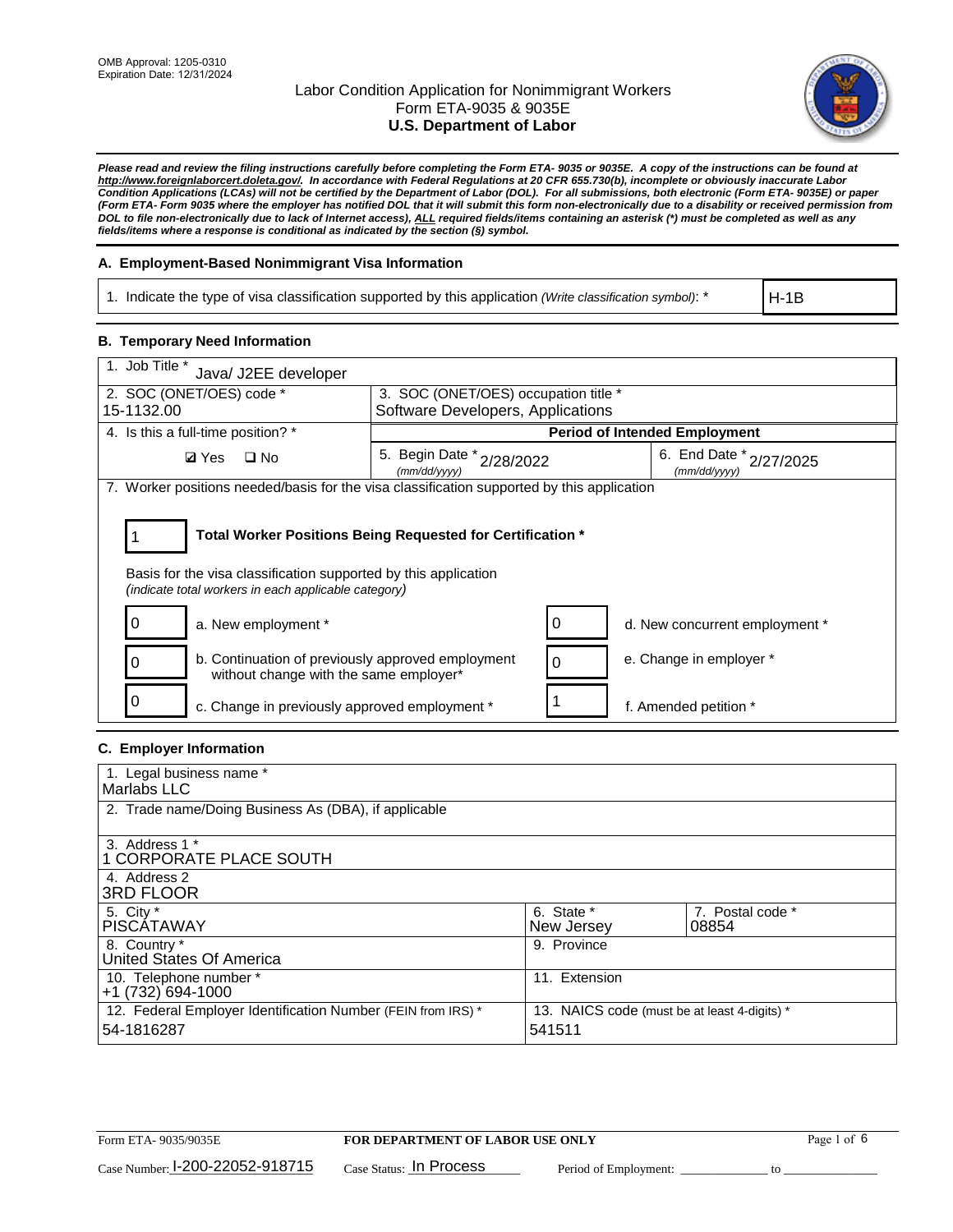

## **D. Employer Point of Contact Information**

**Important Note**: The information contained in this Section must be that of an employee of the employer who is authorized to act on behalf of the employer in labor certification matters. The information in this Section must be different from the agent or attorney information listed in Section E, unless the attorney is an employee of the employer.

| 1. Contact's last (family) name *               | 2. First (given) name * |                          | 3. Middle name(s)         |
|-------------------------------------------------|-------------------------|--------------------------|---------------------------|
| Vidyadharan                                     | Sanjay                  |                          |                           |
| 4. Contact's job title *<br>Chief Legal Officer |                         |                          |                           |
| 5. Address 1 *<br>1 CORPORATE PLACE SOUTH       |                         |                          |                           |
| 6. Address 2<br><b>3RD FLOOR</b>                |                         |                          |                           |
| 7. City *<br><b>PISCÁTAWAY</b>                  |                         | 8. State *<br>New Jersey | 9. Postal code *<br>08854 |
| 10. Country *<br>United States Of America       |                         | 11. Province             |                           |
| 12. Telephone number *                          | 13. Extension           | 14. E-Mail address       |                           |
| +1 (732) 694-1000                               | 1600                    | sanjay@marlabs.com       |                           |

## **E. Attorney or Agent Information (If applicable)**

**Important Note**: The employer authorizes the attorney or agent identified in this section to act on its behalf in connection with the filing of this application.

| 1. Is the employer represented by an attorney or agent in the filing of this application? *<br>If "Yes," complete the remainder of Section E below. |                            |              |                               |                   | $\Box$ Yes                                           | <b>Ø</b> No |
|-----------------------------------------------------------------------------------------------------------------------------------------------------|----------------------------|--------------|-------------------------------|-------------------|------------------------------------------------------|-------------|
| 2. Attorney or Agent's last (family) name §                                                                                                         | 3. First (given) name $\S$ |              |                               | 4. Middle name(s) |                                                      |             |
| 5. Address 1 §                                                                                                                                      |                            |              |                               |                   |                                                      |             |
| 6. Address 2                                                                                                                                        |                            |              |                               |                   |                                                      |             |
| 7. City §                                                                                                                                           |                            | 8. State §   |                               |                   | 9. Postal code §                                     |             |
| 10. Country §                                                                                                                                       |                            | 11. Province |                               |                   |                                                      |             |
| 12. Telephone number §                                                                                                                              | 13. Extension              |              | 14. E-Mail address            |                   |                                                      |             |
| 15. Law firm/Business name §                                                                                                                        |                            |              | 16. Law firm/Business FEIN §  |                   |                                                      |             |
| 17. State Bar number (only if attorney) §                                                                                                           |                            |              | standing (only if attorney) § |                   | 18. State of highest court where attorney is in good |             |
| 19. Name of the highest State court where attorney is in good standing (only if attorney) §                                                         |                            |              |                               |                   |                                                      |             |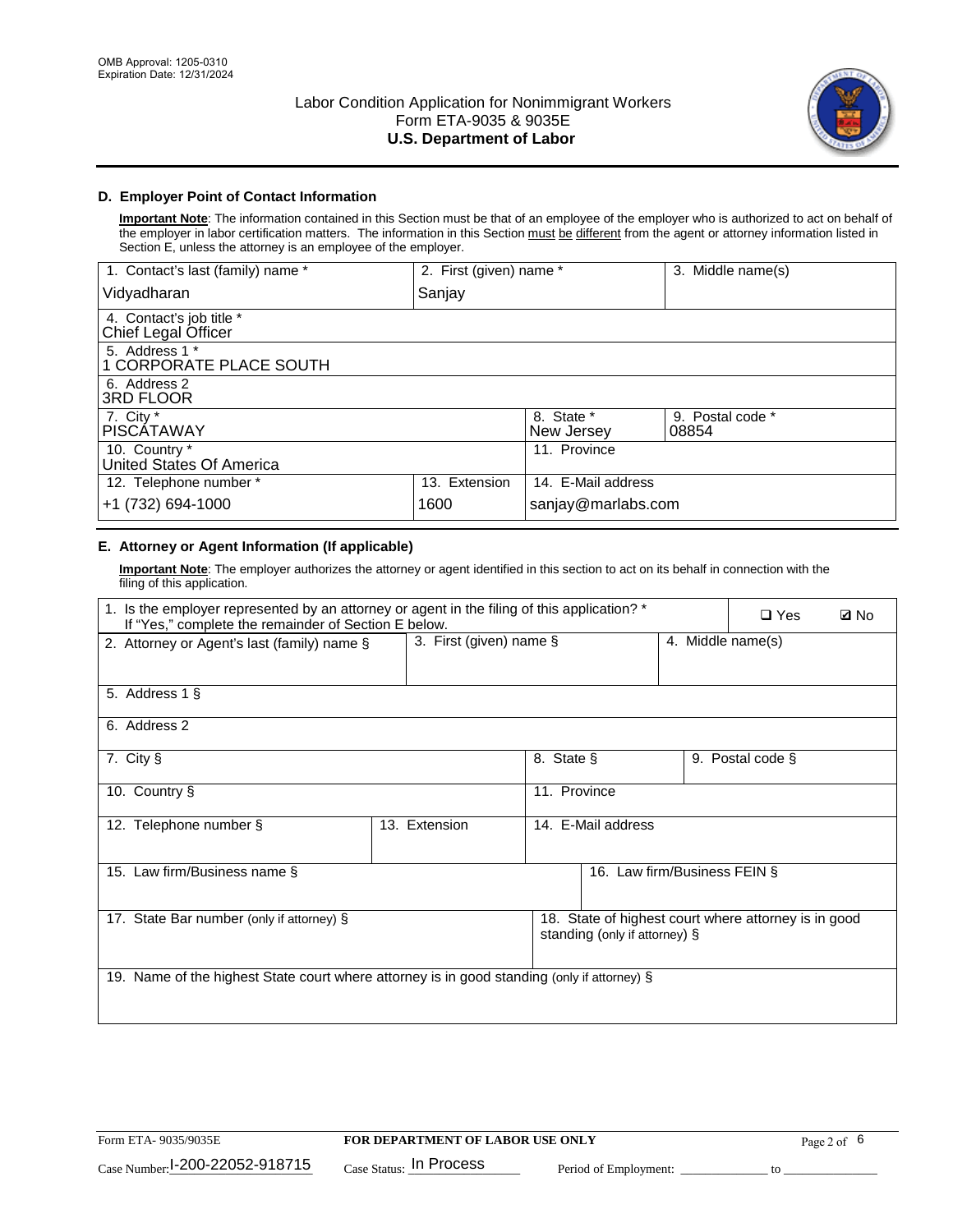

#### **F. Employment and Wage Information**

**Important Note**: The employer must define the intended place(s) of employment with as much geographic specificity as possible. Each intended place(s) of employment listed below must be the worksite or physical location where the work will actually be performed and cannot be a P.O. Box. The employer must identify all intended places of employment, including those of short duration, on the LCA. 20 CFR 655.730(c)(5). If the employer is submitting this form non-electronically and the work is expected to be performed in more than one location, an attachment must be submitted in order to complete this section. An employer has the option to use either a single Form ETA-9035/9035E or multiple forms to disclose all intended places of employment. If the employer has more than ten (10) intended places of employment at the time of filing this application, the employer must file as many additional LCAs as are necessary to list all intended places of employment. See the form instructions for further information about identifying all intended places of employment.

### a.*Place of Employment Information* 1

|                                                                              | 1. Enter the estimated number of workers that will perform work at this place of employment under<br>the LCA.*                 |  |                                          |                          |              |              |  |  |
|------------------------------------------------------------------------------|--------------------------------------------------------------------------------------------------------------------------------|--|------------------------------------------|--------------------------|--------------|--------------|--|--|
|                                                                              | 2. Indicate whether the worker(s) subject to this LCA will be placed with a secondary entity at this<br>place of employment. * |  |                                          |                          | <b>Ø</b> Yes | $\square$ No |  |  |
|                                                                              | 3. If "Yes" to question 2, provide the legal business name of the secondary entity. §                                          |  |                                          |                          |              |              |  |  |
|                                                                              | <b>LG CNS America Inc.</b>                                                                                                     |  |                                          |                          |              |              |  |  |
|                                                                              | 4. Address 1 *<br>56 Danforth Ave                                                                                              |  |                                          |                          |              |              |  |  |
|                                                                              | 5. Address 2                                                                                                                   |  |                                          |                          |              |              |  |  |
|                                                                              | 6. City $*$<br>7. County *<br>Hudson <sup>®</sup><br>Jersey City<br>8. State/District/Territory *<br>9. Postal code *          |  |                                          |                          |              |              |  |  |
|                                                                              | New Jersey<br>07305                                                                                                            |  |                                          |                          |              |              |  |  |
| 10. Wage Rate Paid to Nonimmigrant Workers *<br>10a. Per: (Choose only one)* |                                                                                                                                |  |                                          |                          |              |              |  |  |
|                                                                              | □ Hour □ Week □ Bi-Weekly □ Month ☑ Year<br>From* \$ 101800 00<br>To: $$$                                                      |  |                                          |                          |              |              |  |  |
|                                                                              | 11. Prevailing Wage Rate *                                                                                                     |  | 11a. Per: (Choose only one)*             |                          |              |              |  |  |
|                                                                              | 101754 00<br>$\mathcal{S}$                                                                                                     |  | □ Hour □ Week □ Bi-Weekly □ Month ☑ Year |                          |              |              |  |  |
|                                                                              | Questions 12-14. Identify the source used for the prevailing wage (PW) (check and fully complete only one): *                  |  |                                          |                          |              |              |  |  |
| 12.<br>$\Box$                                                                | A Prevailing Wage Determination (PWD) issued by the Department of Labor                                                        |  |                                          | a. PWD tracking number § |              |              |  |  |
| 13.<br>$\blacktriangledown$                                                  | A PW obtained independently from the Occupational Employment Statistics (OES) Program                                          |  |                                          |                          |              |              |  |  |
|                                                                              | a. Wage Level (check one): §                                                                                                   |  |                                          | b. Source Year §         |              |              |  |  |
|                                                                              | ☑ ⊪<br>$\square$ $\square$<br>$\Box$ IV<br>$\Box$ N/A<br>□⊥                                                                    |  |                                          | 7/1/2021 - 6/30/2022     |              |              |  |  |
| 14.                                                                          | A PW obtained using another legitimate source (other than OES) or an independent authoritative source                          |  |                                          |                          |              |              |  |  |
|                                                                              | a. Source Type (check one): §<br>$\Box$ CBA<br>$\Box$ DBA<br>$\square$ SCA<br>$\Box$ Other/ PW Survey                          |  |                                          | b. Source Year §         |              |              |  |  |
|                                                                              | c. If responded "Other/ PW Survey" in question 14.a, enter the name of the survey producer or publisher §                      |  |                                          |                          |              |              |  |  |
|                                                                              | d. If responded "Other/ PW Survey" in question 14.a, enter the title or name of the PW survey §                                |  |                                          |                          |              |              |  |  |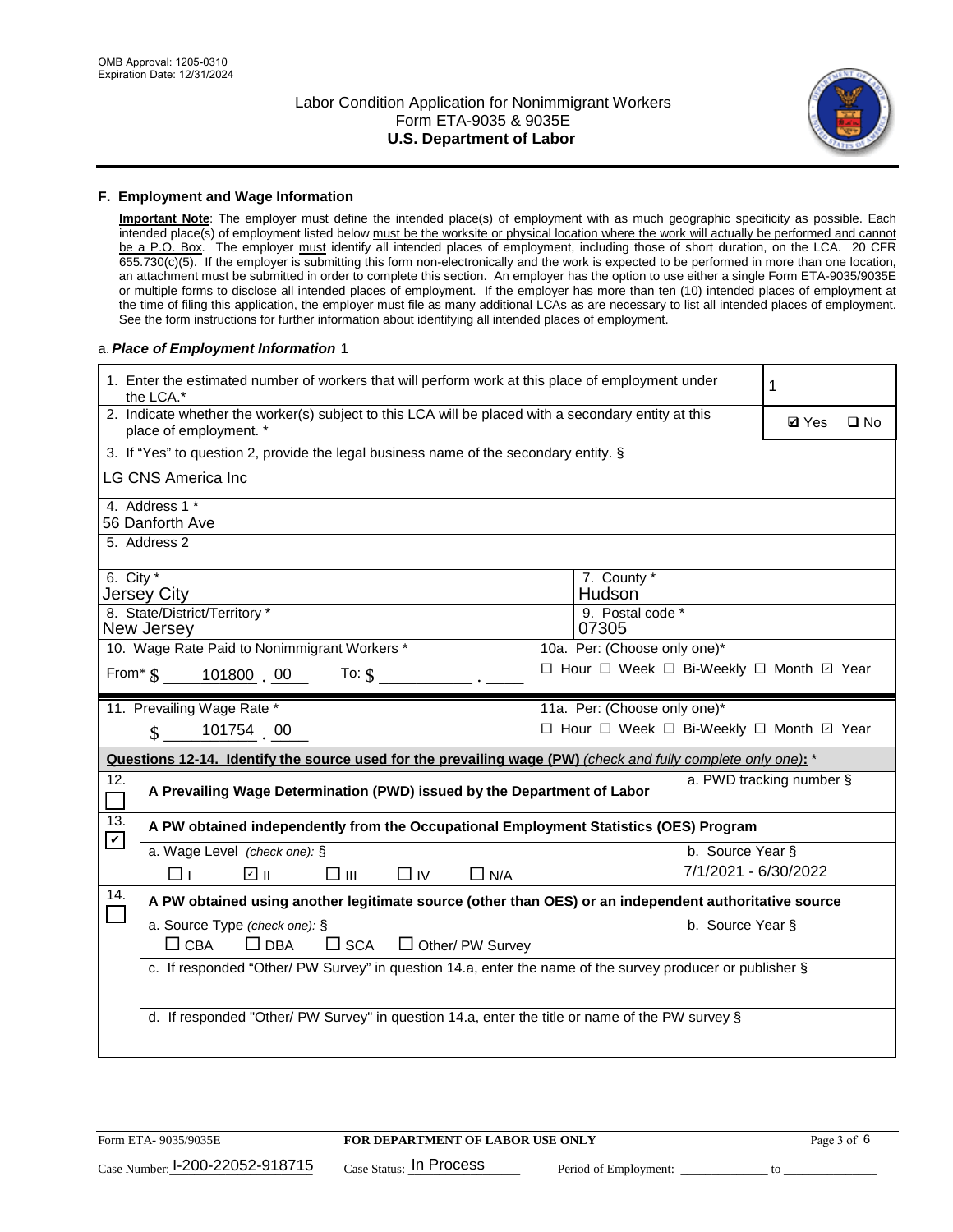

## **G. Employer Labor Condition Statements**

! *Important Note:* In order for your application to be processed, you MUST read Section G of the Form ETA-9035CP - General Instructions for the 9035 & 9035E under the heading "Employer Labor Condition Statements" and agree to all four (4) labor condition statements summarized below:

- (1) **Wages:** The employer shall pay nonimmigrant workers at least the prevailing wage or the employer's actual wage, whichever is higher, and pay for non-productive time. The employer shall offer nonimmigrant workers benefits and eligibility for benefits provided as compensation for services on the same basis as the employer offers to U.S. workers. The employer shall not make deductions to recoup a business expense(s) of the employer including attorney fees and other costs connected to the performance of H-1B, H-1B1, or E-3 program functions which are required to be performed by the employer. This includes expenses related to the preparation and filing of this LCA and related visa petition information. 20 CFR 655.731;
- (2) **Working Conditions:** The employer shall provide working conditions for nonimmigrants which will not adversely affect the working conditions of workers similarly employed. The employer's obligation regarding working conditions shall extend for the duration of the validity period of the certified LCA or the period during which the worker(s) working pursuant to this LCA is employed by the employer, whichever is longer. 20 CFR 655.732;
- (3) **Strike, Lockout, or Work Stoppage:** At the time of filing this LCA, the employer is not involved in a strike, lockout, or work stoppage in the course of a labor dispute in the occupational classification in the area(s) of intended employment. The employer will notify the Department of Labor within 3 days of the occurrence of a strike or lockout in the occupation, and in that event the LCA will not be used to support a petition filing with the U.S. Citizenship and Immigration Services (USCIS) until the DOL Employment and Training Administration (ETA) determines that the strike or lockout has ended. 20 CFR 655.733; and
- (4) **Notice:** Notice of the LCA filing was provided no more than 30 days before the filing of this LCA or will be provided on the day this LCA is filed to the bargaining representative in the occupation and area of intended employment, or if there is no bargaining representative, to workers in the occupation at the place(s) of employment either by electronic or physical posting. This notice was or will be posted for a total period of 10 days, except that if employees are provided individual direct notice by e-mail, notification need only be given once. A copy of the notice documentation will be maintained in the employer's public access file. A copy of this LCA will be provided to each nonimmigrant worker employed pursuant to the LCA. The employer shall, no later than the date the worker(s) report to work at the place(s) of employment, provide a signed copy of the certified LCA to the worker(s) working pursuant to this LCA. 20 CFR 655.734.

1. **I have read and agree to** Labor Condition Statements 1, 2, 3, and 4 above and as fully explained in Section G of the Form ETA-9035CP – General Instructions for the 9035 & 9035E and the Department's regulations at 20 CFR 655 Subpart H. \*

**Ø**Yes ロNo

### **H. Additional Employer Labor Condition Statements –H-1B Employers ONLY**

!**Important Note***:* In order for your H-1B application to be processed, you MUST read Section H – Subsection 1 of the Form ETA 9035CP – General Instructions for the 9035 & 9035E under the heading "Additional Employer Labor Condition Statements" and answer the questions below.

#### *a. Subsection 1*

| 1. At the time of filing this LCA, is the employer H-1B dependent? §                                                                                                                                                                                               | ⊡ Yes | $\Box$ No  |           |              |
|--------------------------------------------------------------------------------------------------------------------------------------------------------------------------------------------------------------------------------------------------------------------|-------|------------|-----------|--------------|
| 2. At the time of filing this LCA, is the employer a willful violator? $\S$                                                                                                                                                                                        |       | $\Box$ Yes | ⊡ No      |              |
| 3. If "Yes" is marked in questions H.1 and/or H.2, you must answer "Yes" or "No" regarding<br>whether the employer will use this application ONLY to support H-1B petitions or extensions of<br>status for exempt H-1B nonimmigrant workers? §                     |       |            | $\Box$ No |              |
| 4. If "Yes" is marked in question H.3, identify the statutory basis for the<br>□ \$60,000 or higher annual wage<br>exemption of the H-1B nonimmigrant workers associated with this<br>$\Box$ Master's Degree or higher in related specialty<br>$\Box$ Both<br>LCA. |       |            |           |              |
| H-1B Dependent or Willful Violator Employers -Master's Degree or Higher Exemptions ONLY                                                                                                                                                                            |       |            |           |              |
| 5. Indicate whether a completed Appendix A is attached to this LCA covering any H-1B<br>nonimmigrant worker for whom the statutory exemption will be based <b>ONLY</b> on attainment of a<br>Master's Degree or higher in related specialty. §                     |       |            | ⊡ No      | <b>D</b> N/A |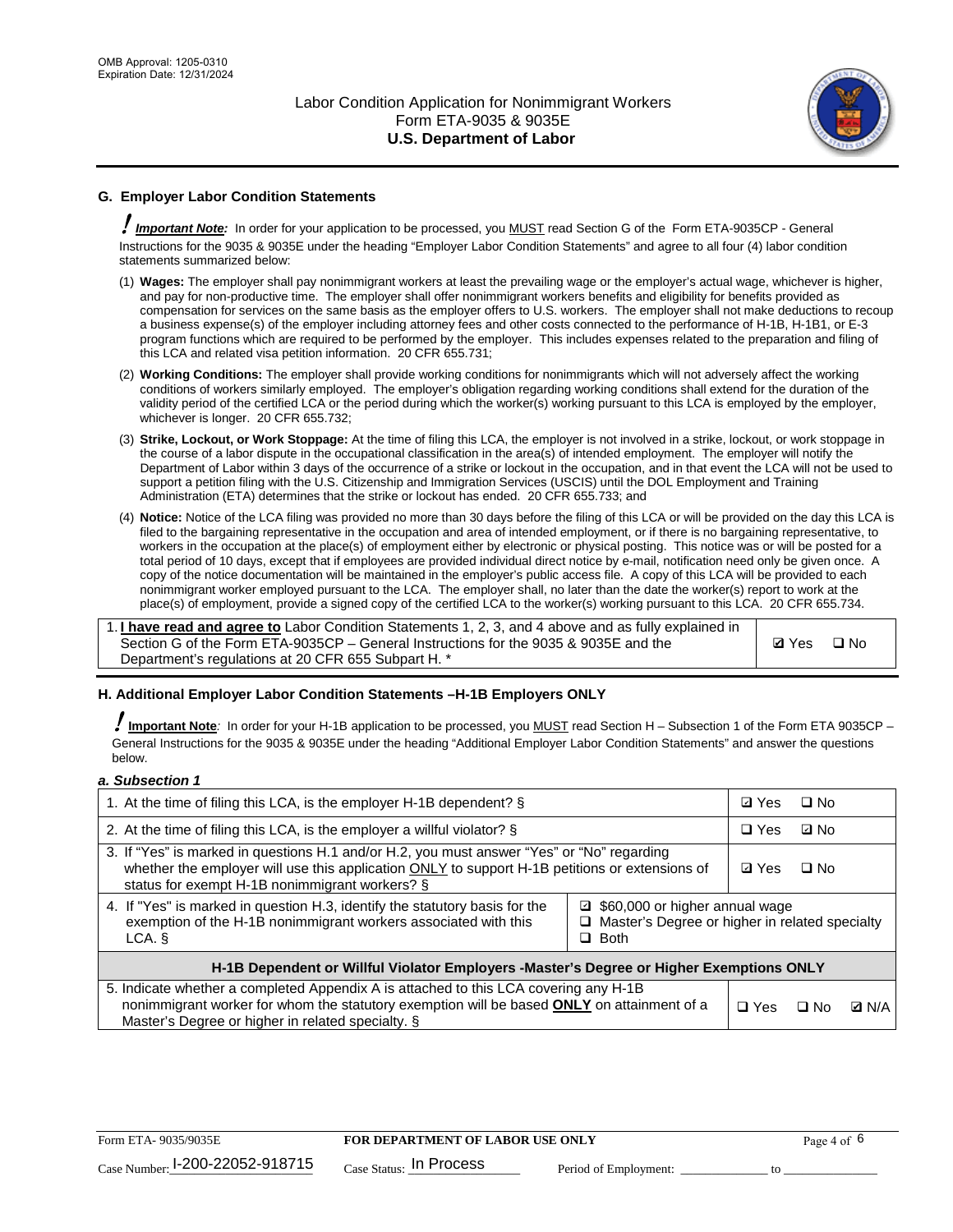

**If you marked "Yes" to questions H.a.1 (H-1B dependent) and/or H.a.2 (H-1B willful violator) and "No" to question H.a.3 (exempt H-1B nonimmigrant workers), you MUST read Section H – Subsection 2 of the Form ETA 9035CP – General Instructions for the 9035 & 9035E under the heading "Additional Employer Labor Condition Statements" and indicate your agreement to all three (3) additional statements summarized below.**

#### *b. Subsection 2*

- A. **Displacement:** An H-1B dependent or willful violator employer is prohibited from displacing a U.S. worker in its own workforce within the period beginning 90 days before and ending 90 days after the date of filing of the visa petition. 20 CFR 655.738(c);
- B. **Secondary Displacement:** An H-1B dependent or willful violator employer is prohibited from placing an H-1B nonimmigrant worker(s) with another/secondary employer where there are indicia of an employment relationship between the nonimmigrant worker(s) and that other/secondary employer (thus possibly affecting the jobs of U.S. workers employed by that other employer), unless and until the employer subject to this LCA makes the inquiries and/or receives the information set forth in 20 CFR 655.738(d)(5) concerning that other/secondary employer's displacement of similarly employed U.S. workers in its workforce within the period beginning 90 days before and ending 90 days after the date of such placement. 20 CFR 655.738(d). Even if the required inquiry of the secondary employer is made, the H-1B dependent or willful violator employer will be subject to a finding of a violation of the secondary displacement prohibition if the secondary employer, in fact, displaces any U.S. worker(s) during the applicable time period; and
- C. **Recruitment and Hiring:** Prior to filing this LCA or any petition or request for extension of status for nonimmigrant worker(s) supported by this LCA, the H-1B dependent or willful violator employer must take good faith steps to recruit U.S. workers for the job(s) using procedures that meet industry-wide standards and offer compensation that is at least as great as the required wage to be paid to the nonimmigrant worker(s) pursuant to 20 CFR 655.731(a). The employer must offer the job(s) to any U.S. worker who applies and is equally or better qualified for the job than the nonimmigrant worker. 20 CFR 655.739.

| 6. I have read and agree to Additional Employer Labor Condition Statements A, B, and C above and |       |           |
|--------------------------------------------------------------------------------------------------|-------|-----------|
| as fully explained in Section H – Subsections 1 and 2 of the Form ETA 9035CP – General           | □ Yes | $\Box$ No |
| Instructions for the 9035 & 9035E and the Department's regulations at 20 CFR 655 Subpart H. §    |       |           |

### **I. Public Disclosure Information**

! **Important Note***:* You must select one or both of the options listed in this Section.

|  | 1. Public disclosure information in the United States will be kept at: * |  |  |  |
|--|--------------------------------------------------------------------------|--|--|--|
|  |                                                                          |  |  |  |

**sqrt** Employer's principal place of business □ Place of employment

### **J. Notice of Obligations**

A. Upon receipt of the certified LCA, the employer must take the following actions:

- o Print and sign a hard copy of the LCA if filing electronically (20 CFR 655.730(c)(3));<br>
Maintain the original signed and certified LCA in the employer's files (20 CFR 655.7
- Maintain the original signed and certified LCA in the employer's files (20 CFR 655.705(c)(2); 20 CFR 655.730(c)(3); and 20 CFR 655.760); and
- o Make a copy of the LCA, as well as necessary supporting documentation required by the Department of Labor regulations, available for public examination in a public access file at the employer's principal place of business in the U.S. or at the place of employment within one working day after the date on which the LCA is filed with the Department of Labor (20 CFR 655.705(c)(2) and 20 CFR 655.760).
- B. The employer must develop sufficient documentation to meet its burden of proof with respect to the validity of the statements made in its LCA and the accuracy of information provided, in the event that such statement or information is challenged (20 CFR 655.705(c)(5) and 20 CFR 655.700(d)(4)(iv)).
- C. The employer must make this LCA, supporting documentation, and other records available to officials of the Department of Labor upon request during any investigation under the Immigration and Nationality Act (20 CFR 655.760 and 20 CFR Subpart I).

*I declare under penalty of perjury that I have read and reviewed this application and that to the best of my knowledge, the*  information contained therein is true and accurate. I understand that to knowingly furnish materially false information in the *preparation of this form and any supplement thereto or to aid, abet, or counsel another to do so is a federal offense punishable by fines, imprisonment, or both (18 U.S.C. 2, 1001,1546,1621).*

| 1. Last (family) name of hiring or designated official *   2. First (given) name of hiring or designated official *   3. Middle initial §<br>Vidyadharan | Saniav           |  |
|----------------------------------------------------------------------------------------------------------------------------------------------------------|------------------|--|
| 4. Hiring or designated official title *<br>Chief Legal Officer                                                                                          |                  |  |
| 5. Signature *                                                                                                                                           | 6. Date signed * |  |

| Form ETA-9035/9035E                         | <b>FOR DEPARTMENT OF LABOR USE ONLY</b> | Page 5 of 6           |  |
|---------------------------------------------|-----------------------------------------|-----------------------|--|
| $_{\text{Case Number:}}$ I-200-22052-918715 | $_{\rm Case~S status:}$ In Process      | Period of Employment: |  |